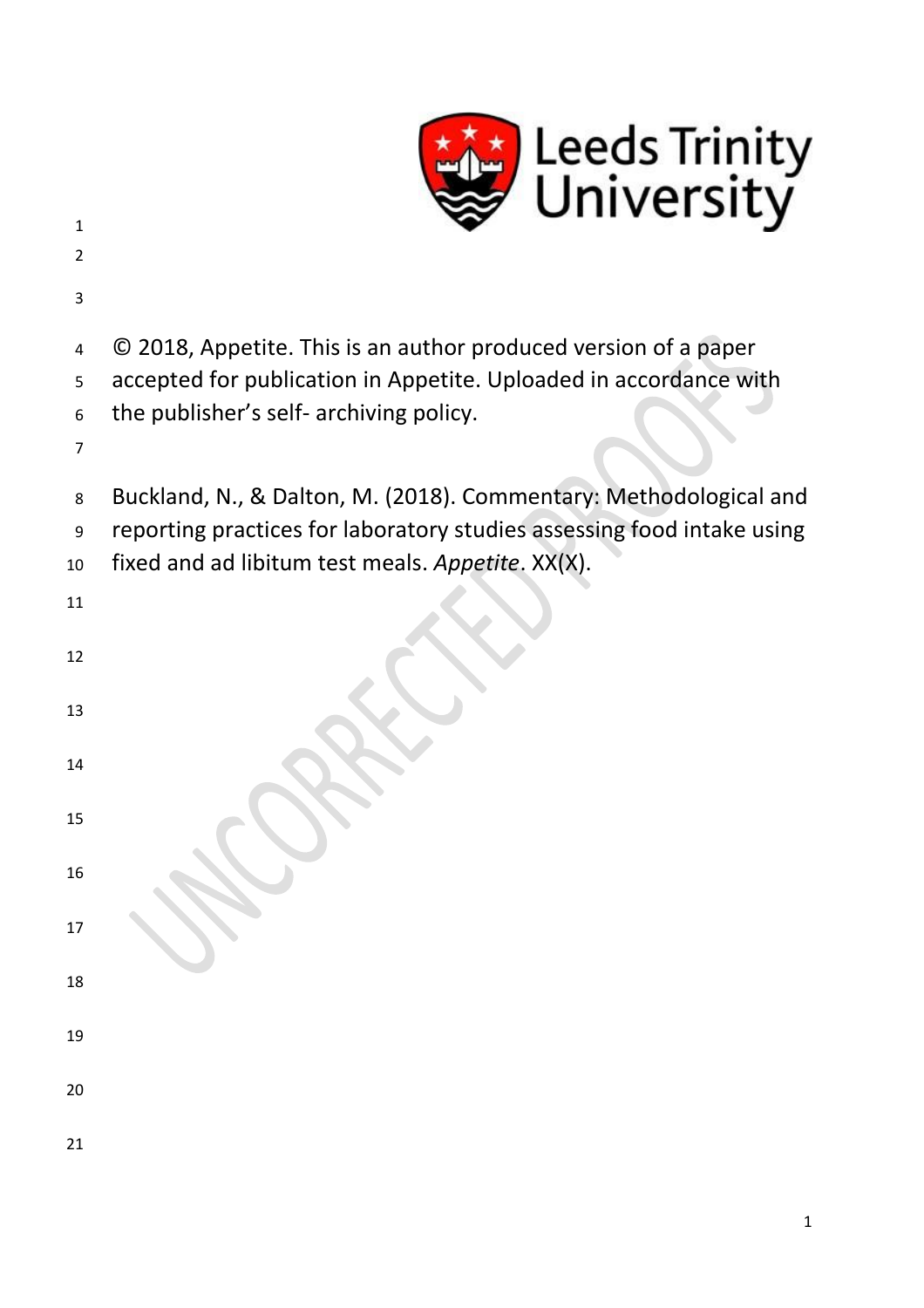|  |  | 24 Commentary: Methodological and reporting practices for laboratory studies assessing food intake |  |  |  |  |  |
|--|--|----------------------------------------------------------------------------------------------------|--|--|--|--|--|
|--|--|----------------------------------------------------------------------------------------------------|--|--|--|--|--|

- **using fixed and ad libitum test meals.**
- 26 Nicola J. Buckland, N.J.<sup>1\*</sup> & Michelle Dalton<sup>2</sup>
- 27 <sup>1\*</sup> Department of Psychology, University of Sheffield, Cathedral Court, 1 Vicar Lane, Sheffield, S1 2LT
- 28 <sup>2</sup> 2School of Social and Health Sciences, Leeds Trinity University, Brownberrie Lane, Leeds, LS18 5HD
- Keywords: Laboratory food intake, methods; satiation, satiety, standardised test meal
- \*Corresponding author: Dr Nicola Buckland, email: n.buckland@sheffield.ac.uk, telephone: (+44) 114
- 222 6508
-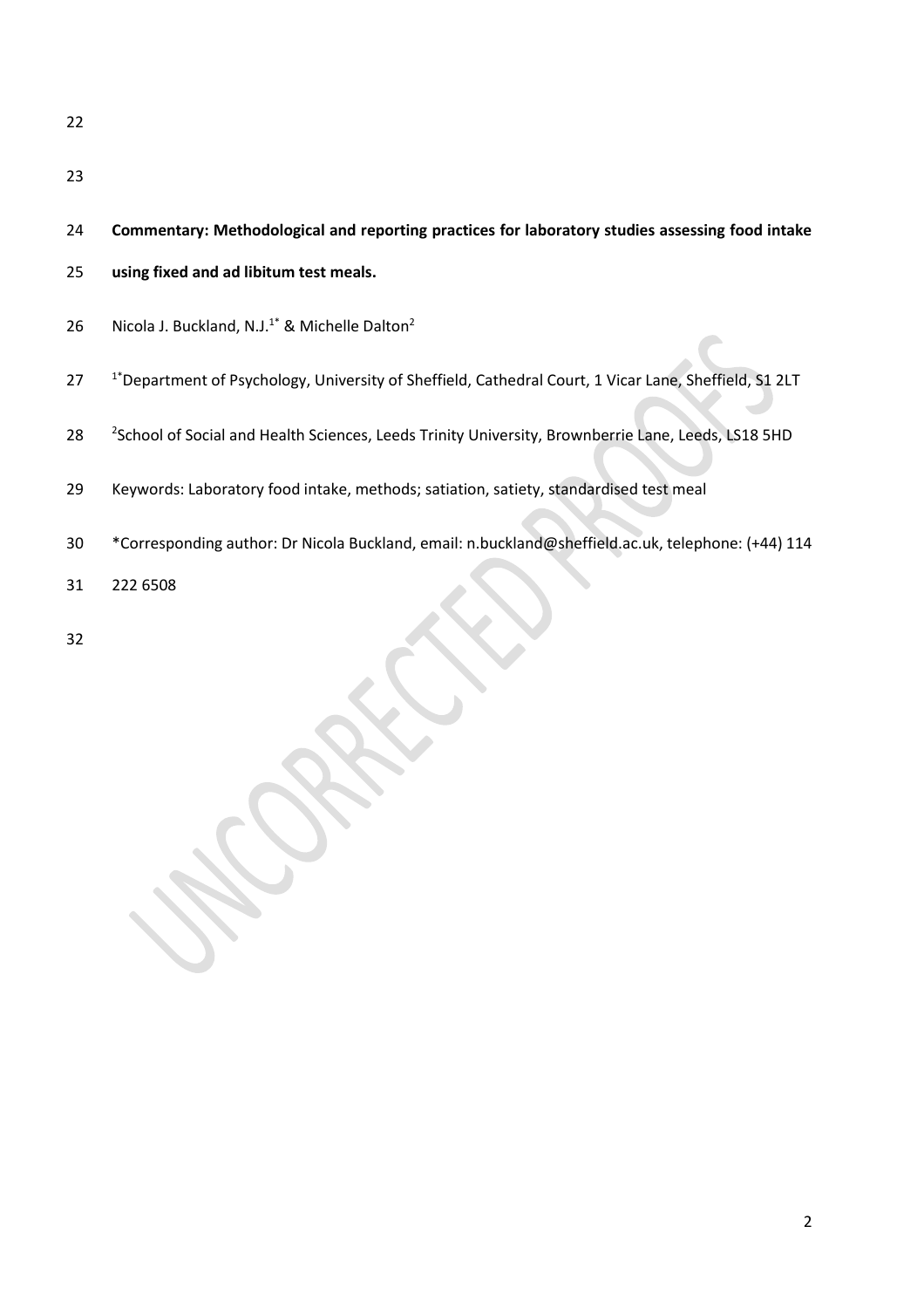A number of expert reports have provided methodological recommendations on how to conduct rigorous and scientifically sound laboratory studies to investigate appetite control (most recently: Blundell et al., 2010, Blundell et al., 2009, Gibbons et al., 2014). However, a recent examination of the methodologies used in laboratory food intake studies by Robinson, Bevelander, Field, and Jones (2018) showed that many failed to adopt basic methodological procedures and reporting practices. Based on their examination Robinson et al. proposed recommendations that should be adopted as best practice in appetite-related research. We wholly support Robinson et al.'s effort to highlight where scientific rigour needs to be improved in this research area. Indeed, in one of our recent meta- analyses on studies assessing food intake we also concluded that most studies were of low methodological quality (Buckland et al., *under review*).

 While we support the recommendations of Robinson et al. (2018), we propose that in their current form the recommendations are limited and overlook other important '*basic'* methodological factors that should be considered when designing and reporting studies that assess food intake. Such factors include adopting additional pre-manipulation control procedures (e.g. controlling for alcohol intake and physical activity levels), designing (and reporting) an appropriate order for study procedures to ensure that any manipulations are not confounded by other study measures (e.g. weighing participants or administering psychometric questionnaires before assessing food intake), detailed reporting of sample type (e.g. student, community-based, dieting status), reporting whether measures taken were objective or subjective (e.g. self-reported versus researcher measured body weight and height) and appropriate design and reporting of standardised test meals. Reporting information on these additional methodological factors would facilitate the replication of studies. Further, recommendations may need to be tailored according to study aims. For example, when considering the issue of standardised test meals, recommendations will vary if the study is examining processes affecting satiation or satiety or if it is examining food hedonics and food choice.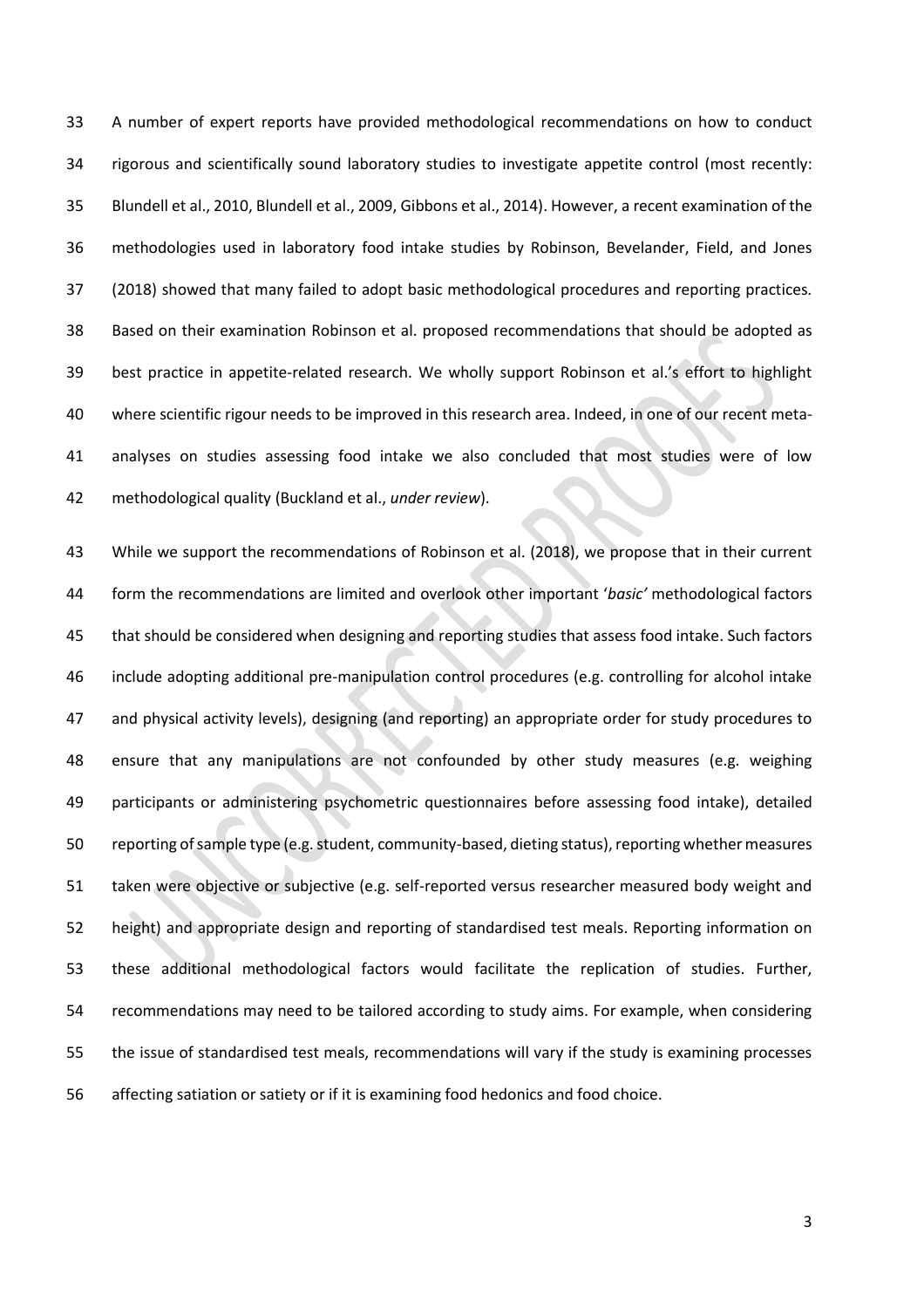A thorough review and examination of each of these additional factors are beyond the scope of this commentary, so we will focus on extending Robinson et al. (2018) recommendations with regards to developing criteria for appropriate standardised test meal design.

## **Appropriate design and reporting of standardised test meals**

 The focus of Robinson et al. (2018) examination was on laboratory studies of human food intake. The advantage of laboratory assessments of eating behaviour is that they allow for the precise assessment of food intake in a controlled environment that is free from potential confounding variables such as extraneous smells, sounds, competing activities and social stimuli (Blundell et al., 2009). Broadly speaking there are two forms of food intake assessment within the laboratory; the first is a measure of fixed intake (termed as "fixed energy meals") where the type and amount of food consumed by the participant is pre-determined by the researcher and is less susceptible to confounding variables. The second is a measure of ad libitum intake where the amount (and in some cases type) of food consumed is determined by the participant (ideally in response to the experimental manipulation) within the limitations of the experimental design. This second measure is more vulnerable to confounding factors (Stubbs et al., 1997). For both fixed and ad libitum test meals the type and amount of food provided requires careful consideration as variation in these factors has been shown to influence the amount of food consumed (Beaulieu et al., 2017; Hetherington & Blundell-Birtill, 2018). Within their examination, Robinson et al. assessed whether the studies reported the types of foods provided but they did not provide recommendations on which variables are important to consider when designing and reporting fixed and ad libitum test meals used in laboratory studies of human food intake.

**Fixed energy meals**

 Fixed energy test meals are those in which the researcher provides the participant with a compulsory "fixed" test meal that they are instructed to consume in its entirety. Fixed energy test meals allow for the composition of food to be manipulated and standardised across participants. Fixed energy test meals allow for increased experimental control in designs where food is being used as an independent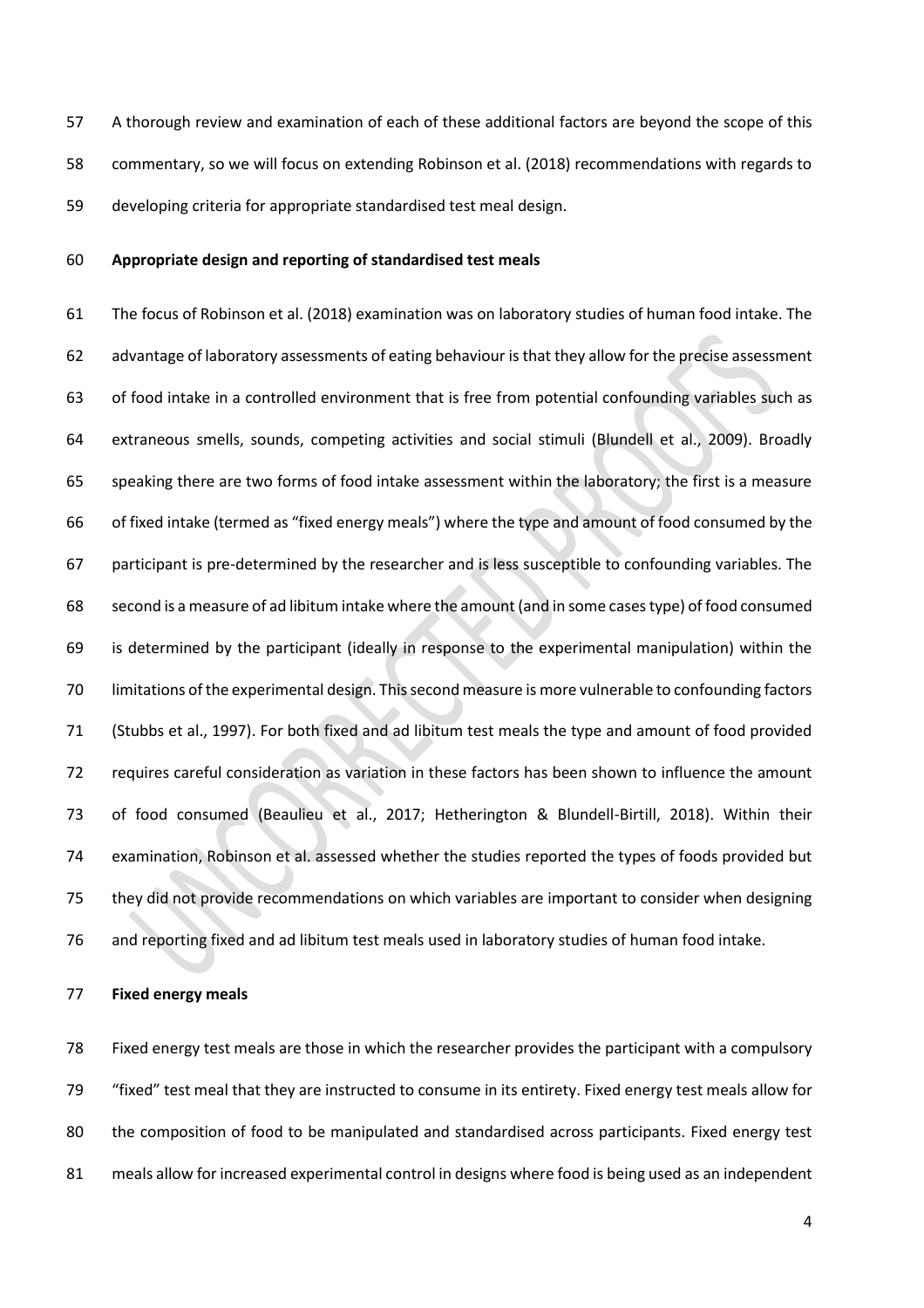82 variable. However, fixed energy test meals are not suitable for studies examining satiation as they do not account for individual differences in energy requirements.

 Fixed energy test meals are also useful to standardise participants' appetite before they are exposed to an experimental manipulation. When used to standardise appetite, ideally fixed meals should be tailored to individual daily energy needs (e.g. based on Schofield equations or measured resting metabolic rate). The proportion of daily energy requirements a fixed meal provides will be determined by study aims and time of day the test meal is served (Dalton et al., 2015). An alternative method when there are multiple conditions is to have participants self-determine their fixed meal by providing an ad libitum amount in the first condition and asking them to eat to comfortable fullness. The amount consumed can then be provided in the experimental conditions that follow (for an example see Beaulieu et al., 2017). It is important to consider individual energy requirements as providing the same portion to all participants does not account for energy needs differing depending on individual characteristics such as age, gender, body weight and body composition (Ravussin & Bogardus, 1989). This may lead to some participants receiving too little and still feeling hungry and others receiving too much and feeling too full which can interfere with any subsequent assessments of food intake.

## **Ad libitum test meals**

 In ad libitum test meal designs participants are normally provided with a larger than can be consumed portion of food, which the researcher weighs before and after consumption. A range of foods are often provided for participants to choose from which allows for the assessment of quantitative aspects of eating behavior (i.e. how much) and qualitative aspects of eating behavior (i.e. nutrient and/or sensory food choice). When used correctly ad libitum test meals are useful to assess the process of satiation (i.e. meal size and termination) however there are several important considerations when designing ad libitum test meals. Research has shown that factors such as variety, texture, physical form (liquid or solid), palatability and energy density can induce over- and under-eating in laboratory conditions (Buckland et al., *in press*; de Graaf, 2012; Hetherington, Foster, Newman, Anderson &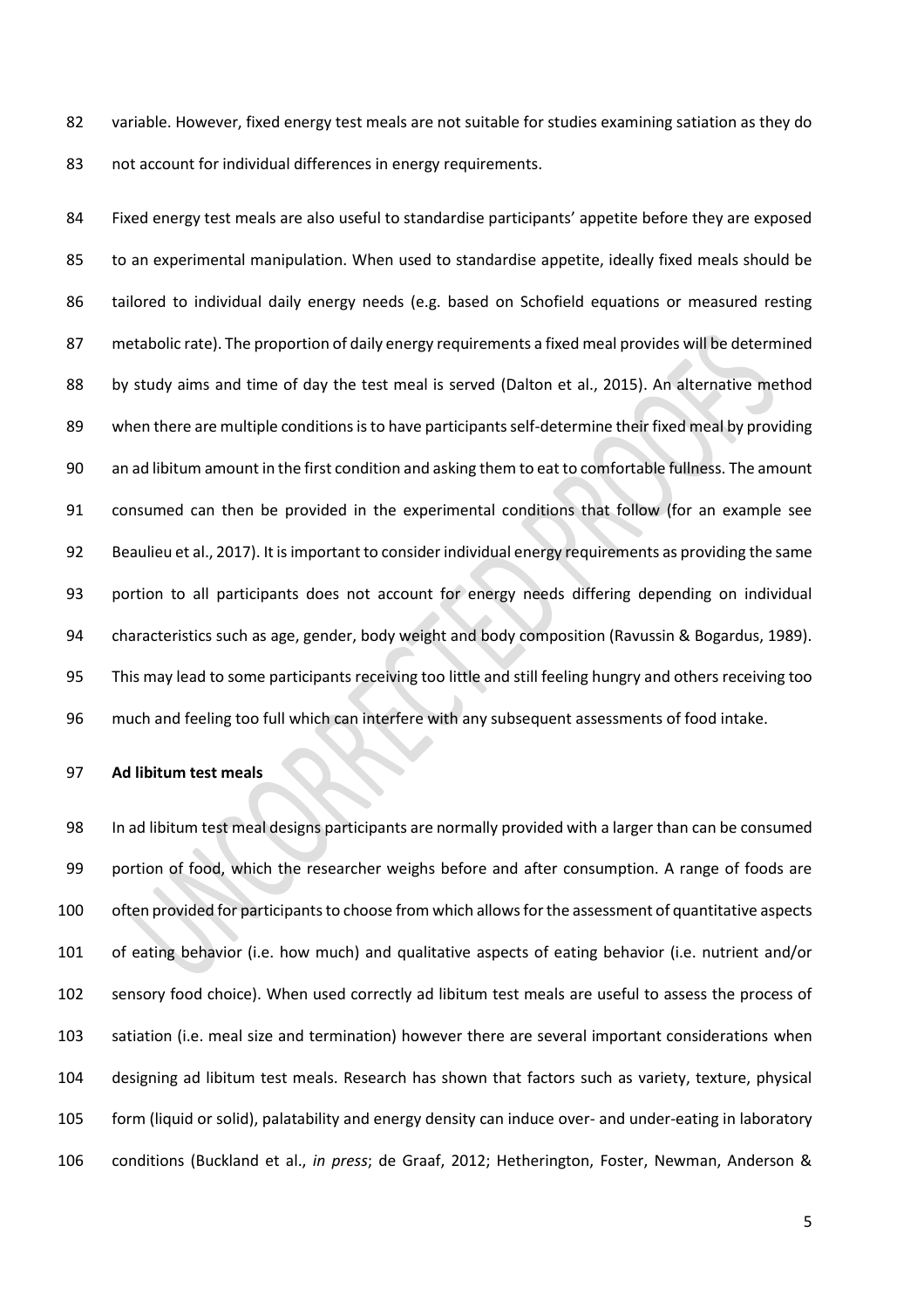Norton, 2006; Raynor & Epstein, 2001; Rolls, Van Duijvenvoorde, & Rolls, 1984). Additionally, care must be taken with regards to the portion size of the ad libitum test meal items as larger portion sizes have been shown to lead to greater intake (for a review see Hetherington & Blundell-Birtill, 2018; Zlatevska et al., 2014) whereas providing small portions may constrain participants' food intake and limit the opportunity to observe effects of the independent variable. It is recommended that the 112 portion size of ad libitum test meals is clearly reported in each study and the range of food consumed is provided.

 Furthermore, it is recommended that researchers assess participants' liking of study foods as an inclusion criterion; a factor that was not examined by Robinson et al. (2018). Liking for food has a positive effect on food intake (De Graaf et al., 1999) and therefore to accurately assess the effects of a manipulation, the foods provided must be liked by participants (Blundell et al., 2010). If study foods differ between study conditions, then food liking should be matched across conditions to ensure any differences in intake can be attributed to the study manipulation rather than the extent to which participants like the food. For example, one study compared whether intake differed if participants were provided with the same (fish and chips or beef stew) or different (lemon mousse) food to that previously eaten (Ferriday et al., 2016). Compared to when eating the same food, participants ate less of the different food and reported feeling less full. Crucially, the authors did not check pre-study whether participants liked the lemon mousse (any pre-screening attempts were not reported) and as such as the authors discussed, it was unclear whether participants ate less of the mousse because of the study manipulation (varied the test foods to be either the same or different to foods previously eaten) or due to a dislike for the lemon mousse. Such issues can easily be prevented by assessing liking for study foods in a pre-study screening questionnaire, with the aim of including low liking for the study foods (e.g. ratings of <4 on a 7-point Likert scale) as an exclusion criterion (Gibbons et al., 2014) In addition, study foods should adequate undergo pilot testing to ensure they are equally palatable.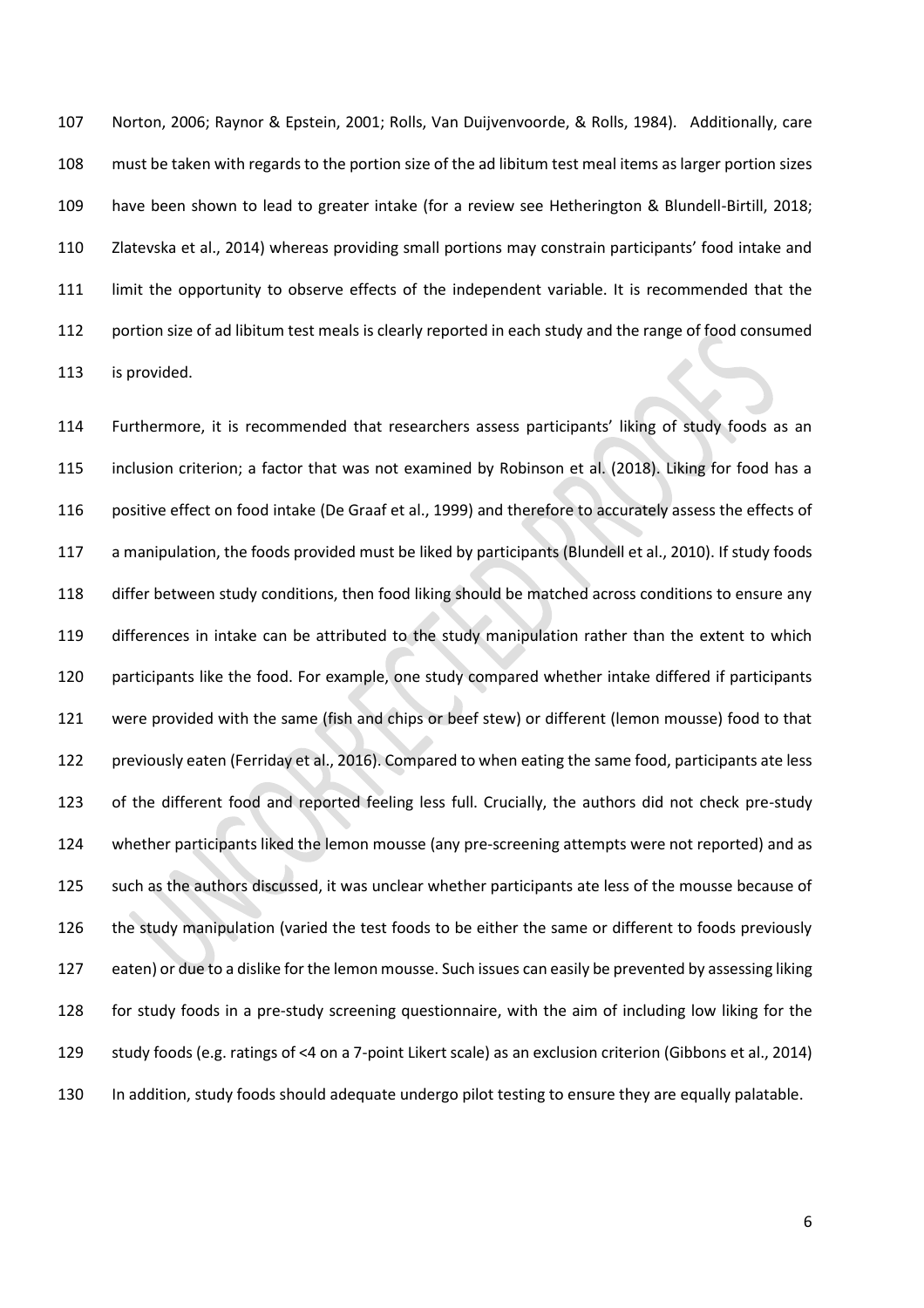Lastly, studies should also report the test meal environment, including the presence or absence of social others, participants' focus on the test meal and the time of day that test meals were administered. The presence of social others (social influences) has been shown to influence food intake (Herman et al., 2003). As such, if social cues are not part of the research question then participants should be tested in individual cubicles. Distractions such as watching television, listening to audiobooks and completing computer tasks increase food intake (Oldham-Cooper et al., 2011, Higgs and Woodward, 2009, Bellisle et al., 2004). Therefore, food intake should also be assessed in a distraction-free environment where participants do not have access to their mobile phone, computer or other distractions to ensure their attention is focussed on the test meal. The time of day that the test session takes place can also influence food intake. Certain foods will be more culturally appropriate at particular times of the day compared to others. As such, to avoid confounding the 142 variable of interest, test foods should be appropriate for the time of day that the test session takes place (Blundell et al., 2010).

 These methodological aspects related to study foods are not exhaustive of the "*basic*" methods that researchers should consider when assessing food intake within the laboratory using standardized test meals (see Blundell et al., 2010). We have raised these points to demonstrate that Robinson et al. (2018) did not discuss or provide recommendations for a large number of "*basic*" methodological and reporting practices. While we are aware that Robinson et al. acknowledged that "*it was not feasible (however), to evaluate all aspects of study design and reporting*" (p.490) we believe that providing restricted recommendations risks future studies overlooking important methods. Overlooking such methods can lead to the collection of low quality data and make it difficult to form justifiable conclusions (Brown et al., 2018). As such, in line with Robinson, we call for experts in the laboratory assessment of food intake to agree and establish a comprehensive set of recommendations that can be used by researchers and reviewers of manuscripts to encourage and promote scientifically sound research.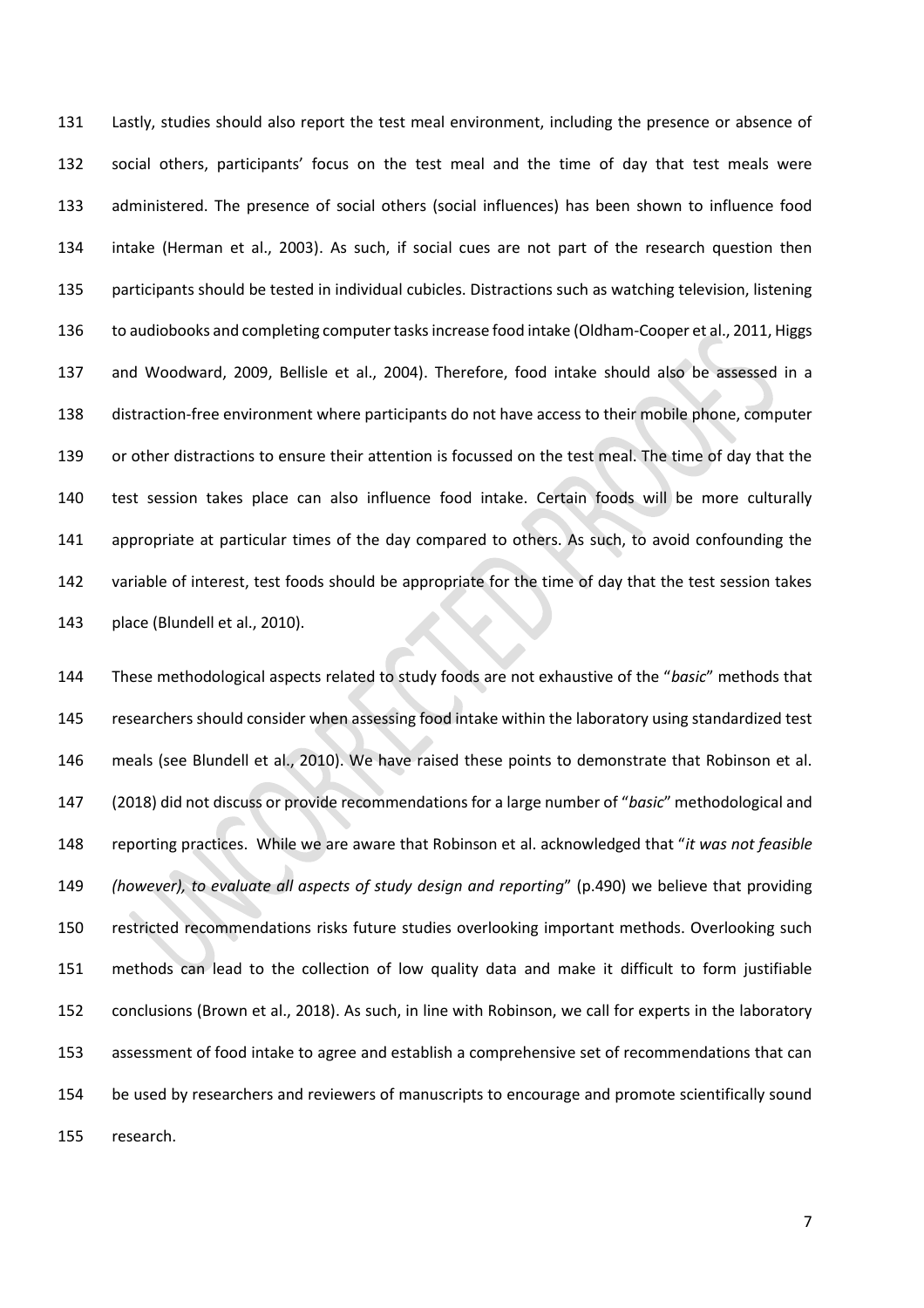## Conclusions

- We support Robinson et al. (2018) recommendations to promote scientific rigour in laboratory studies
- investigating food. However, to avoid important aspects of research design being overlooked we
- strongly urge experts in eating behaviour to collaboratively establish more thorough
- recommendations.

## **References**

- BEAULIEU, K., HOPKINS, M., BLUNDELL, J. & FINLAYSON, G. 2017 Impact of physical activity and
- dietary fat content on passive overconsumption of energy in non-obese adults. *International Journal of Behavioral Nutrition and Physical Activity,* 14:14
- BELLISLE, F., DALIX, A. M. & SLAMA, G. 2004. Non food-related environmental stimuli induce
- increased meal intake in healthy women: comparison of television viewing versus listening to a
- recorded story in laboratory settings. *Appetite,* 43**,** 175-180.
- BLUNDELL, J., DE GRAAF, C., HULSHOF, T., JEBB, S., LIVINGSTONE, B., LLUCH, A., MELA, D., SALAH, S.,
- SCHURING, E., VAN DER KNAAP, H. & WESTERTERP, M. 2010. Appetite control: methodological aspects of the evaluation of foods. *Obesity Reviews,* 11**,** 251-270.
- BLUNDELL, J. E., FINLAYSON, G., HALFORD, J., HETHERINGTON, M. M. & KING, N. (eds.) 2009.
- *Measuring food intake, hunger, satiety and satiation in the laboratory,* London: Sage.
- BROWN, A. W., KAISER, K. A. & ALLISON, D. B. 2018. Issues with data and analyses: Errors, underlying
- themes, and potential solutions. *Proceedings of the National Academy of Sciences of the United*
- *States of America,* 115**,** 2563-2570.
- BUCKLAND, N. J., ER, V., REDPATH, I. & BEAULIEU, K. *under review*. Priming food intake with weight control cues: A systematic review with a meta-analysis. *International Journal of Behavioral Nutrition and Physical Activity*.
- DALTON, M., HOLLINGWORTH, S., BLUNDELL J. & FINLAYSON, G. Weak satiety responsiveness is a
- reliable trait associated with hedonic risk factors for overeating among women. *Nutrients,* 7(9), 7421-7436
- DE GRAAF, C., DE JONG, L. S. & LAMBERS, A. C. 1999. Palatability affects satiation but not satiety. *Physiology & Behavior,* 66**,** 681-688.
- DE GRAAF, C. 2012. Texture and satiation: The role of oro-sensory exposure time. *Physiology & Behavior,* 107**,** 496-501.
- FERRIDAY, D., BOSWORTH, M. L., GODINOT, N., MARTIN, N., FORDE, C. G., VAN DEN HEUVEL, E.,
- APPLETON, S. L., MOSS, F. J. M., ROGERS, P. J. & BRUNSTROM, J. M. 2016. Variation in the Oral
- Processing of Everyday Meals Is Associated with Fullness and Meal Size; A Potential Nudge to Reduce
- Energy Intake? *Nutrients,* 8.
- GIBBONS, C., FINLAYSON, G., DALTON, M., CAUDWELL, P. & BLUNDELL, J. E. 2014. Studying eating
- behaviour in humans. *Journal of Endocrinology,* 222**,** G1-G12.